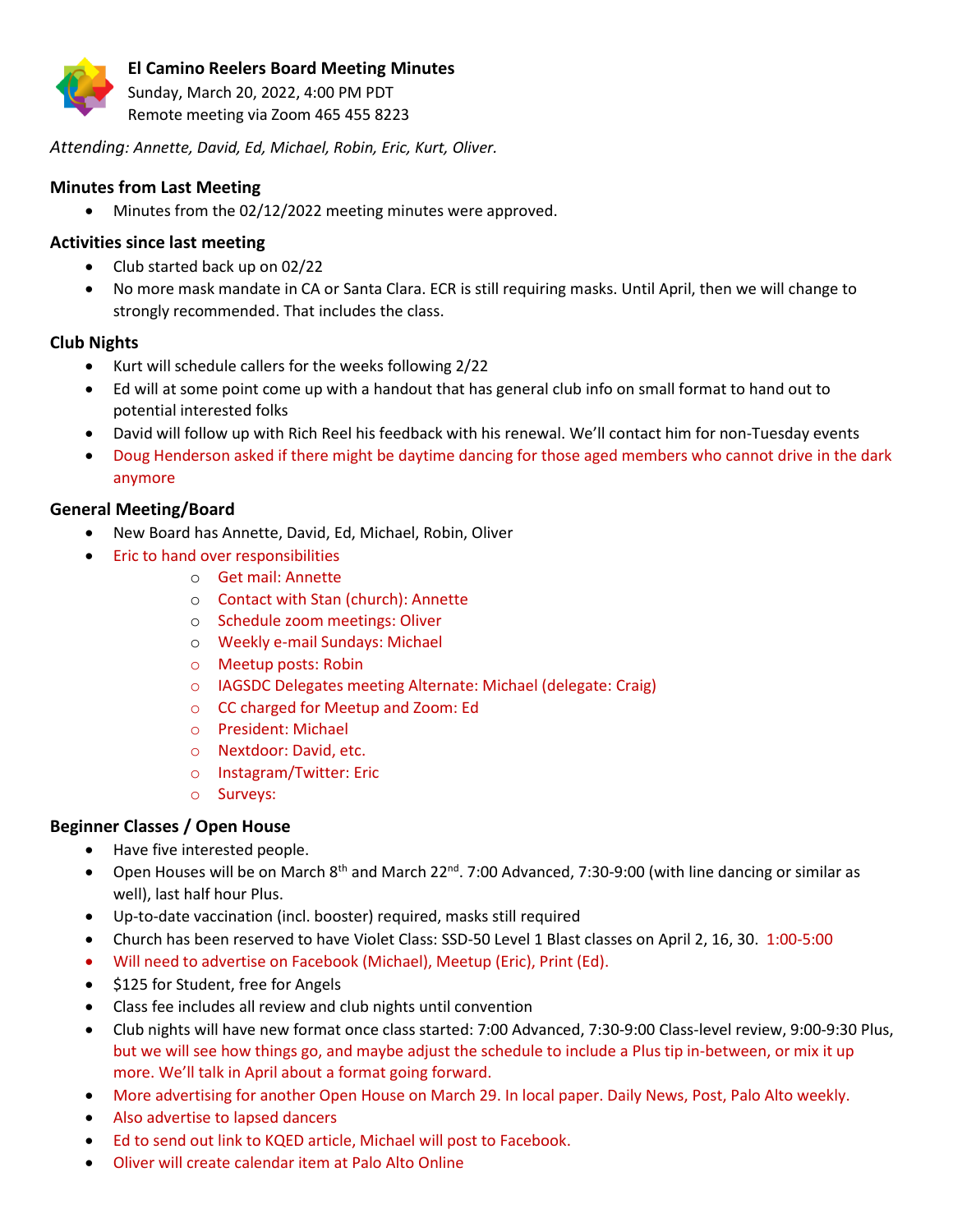## **Membership**

• Ed has gotten badges, including for Ryan, and Vicky Woods and Aahz to be pinned at Minneapolis

Membership History Project

- Ed ordered anniversary bars so we have them before the March 26th dance.
- There are between 50 and 60 badges for this initial order
- Hanging bars cost \$2.50 each, and we're looking an initial order of 60 bars, so the cost will be \$210 plus shipping.
- Eric has proposed that we use the IAGSDC club retention program by All Join Hands to propose they pay for the initial set of bars. Eric to apply for that. Ed will give Eric the amount
- Eric has sent send an updated list / count to Ed
- We will hand out the hanging bars at our March 26 dance.

### **Financials**

- 61 paid club members
- Tuesday Club Nights: Still losing money weekly, but not unsustainably.
- We have upped the door fee to \$10 starting October 5th, and started with a monthly subscription program for \$35/month, which is pretty popular
- All Join Hands is possibly offering \$500 to clubs for outreach in addition to a grant for club development if starting a new class. Do we intend to apply for that? Here's all you have to do:

(1) Go to iagsdc.org and log in as a member; the log in is key to accessing the application materials; and then go to

#### (2[\) https://iagsdc.org/club\\_dev/add](https://iagsdc.org/club_dev/add)

There you will find the instructions and the online application form to fill out for your club.

#### **Other dancing**

Venue

- Billy de Frank has started to have some in-person events again.
- Eric picked up keys for St. Andrews and has made 3 copies. David, Eric, Ed, and Oliver have keys. Kurt got a key from Stan*. Eric will make another key for Michael(s).*

Picnic

- Will do it instead of potlucks while St. Andrews kitchen is unavailable and sharing of food is unadvised due to Covid, weather permitting
- Will ask Rich Reel to be part of the next picnic caller roster.
- We'll have others in the future

#### Fun Nights

- Currently on hold. Doing a couple of Open Houses pre- class begin.
- We previously decided that whenever we resume dancing, the monthly Fun Nights held at St. Andrews (twice a quarter) will move to Tuesday nights from 7:15 PM to 9:00 PM, with full level Plus dancing from 9:00 PM to 9:30 PM. We will advertise the night as starting at 7:00 PM to get people there on time to start dancing by 7:15 PM.
- We are planning on retaining the quarterly Friday Fun Nights at the Billy De Frank Center in San Jose once we feel comfortable doing so. We'll be reaching out to them about starting those up.

#### Potluck Nights

- Currently on hold.
- Once we feel comfortable to have shareable food, we will discuss scheduling potluck nights.
- In the meantime, we'll have picnics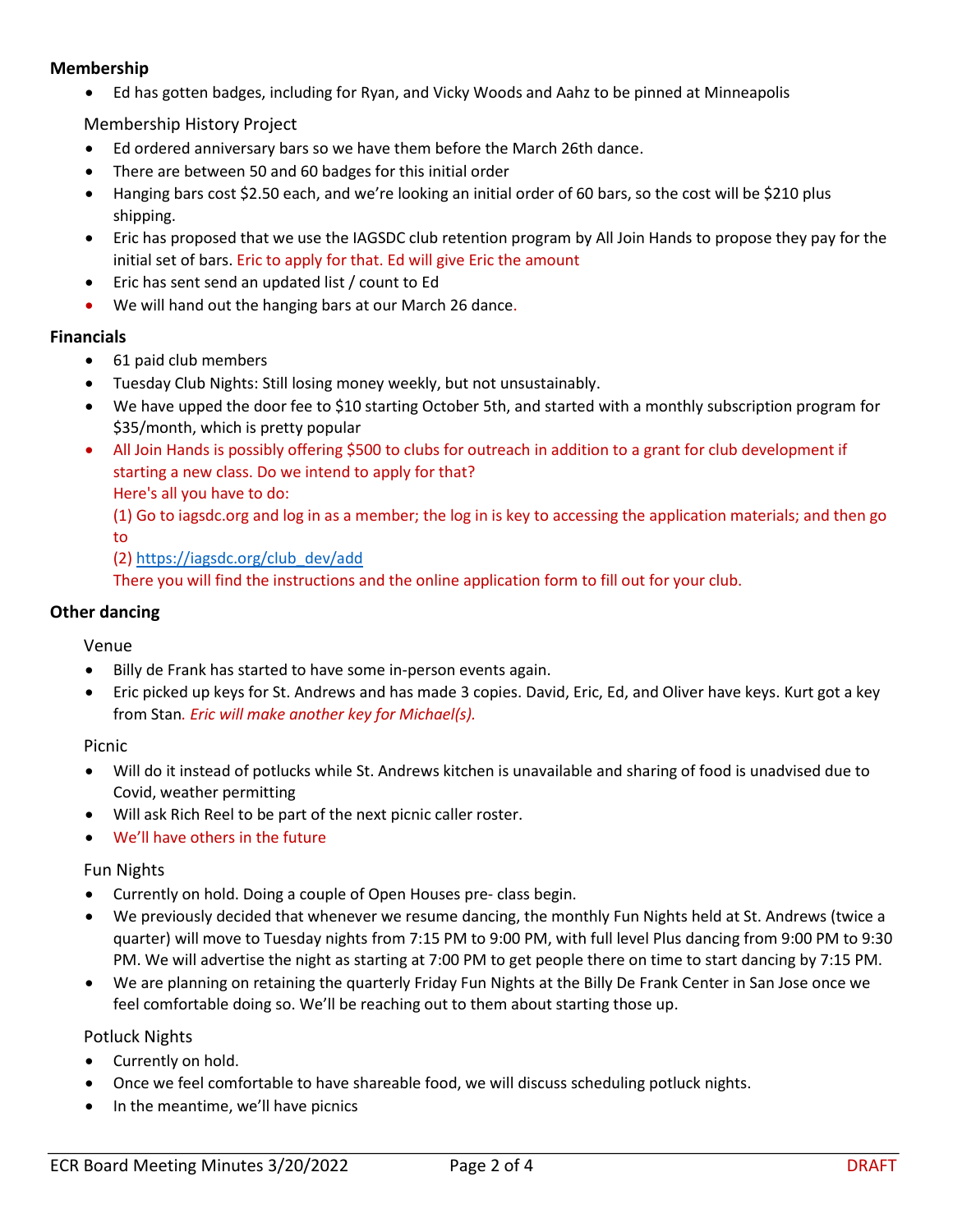Quarterly Dances

- First one March 26<sup>th</sup>, Live Long and Prosper Day. Vic Ceder will be calling. Black & White theme.
- Will decide on an August dance after March  $26<sup>th</sup>$
- Eric has reserved the church for 3/26*.* Eric Henerlau confirmed to call the Halloween Dance
- Ed will add a task to the sign-up sheet for vax checker
- We'll set up table for food and drinks outside
- We'll provide bottled water
- We'll check on Tuesday when the outside lights come on
- Ed will ask Stan about chairs
- Masks will still be required for the March 26 dance.
- For the dance, we require "Fully vaccinated" (2 shots), going forward "up to date vaccinations" (incl. recommended / eligible boosters), since we're relaxing the mask rules
- Oliver will talk to class members to wear a "real" mask for the dance
- Eric to check with Kim and Bennett if they are putting up Vic and Debbie
- Annette to reach out to Susan and Carol if they will decorate

#### Quarterly Workshops

- Currently on hold
- We want to hold more quarterly workshops. We'd pay \$200 or half the door. Topics we'd like to cover: Gender Swap/APD workshop, for 4 hours.
- Allan was to check with Rob to see how long he thinks a workshop should take, and if he's available for a date yet to be determined. If Rob's not available, Allan will ask the same question of Eric Henerlau.
- We will push out the date for this workshop at this point.
- Convention Brush-Up for Plus (thars, teacup chain, other rarely-used calls) This might also be handled via the 6 weeks of club nights prior to Convention, as long as we announce the topic of each club night in advance? In the last halfhour of Adv-Class-Plus format?
- APD/DBD Plus. (Again.)
- Square recovery techniques. (Keep the square dancing, and also know how to reset from lines or waves. Ideally, swap people around to get them into the right place before the end of the sequence.)

#### **Social Activities**

#### **Online Presence**

#### Meetup

• Meetup currently costs \$24.99/mo. We will keep MeetUp and have changed to the 6-moth model.

#### Zoom

- Zoom has been renewed for another year in June.
- Board meetings are zoomed.

#### Facebook

• We will ask Dave Decot to delete the group.

#### **Other**

• Eric posts on Instagram, posts are sent to Twitter.

#### Website

• Has been updated with changes and lists callers through end of October.